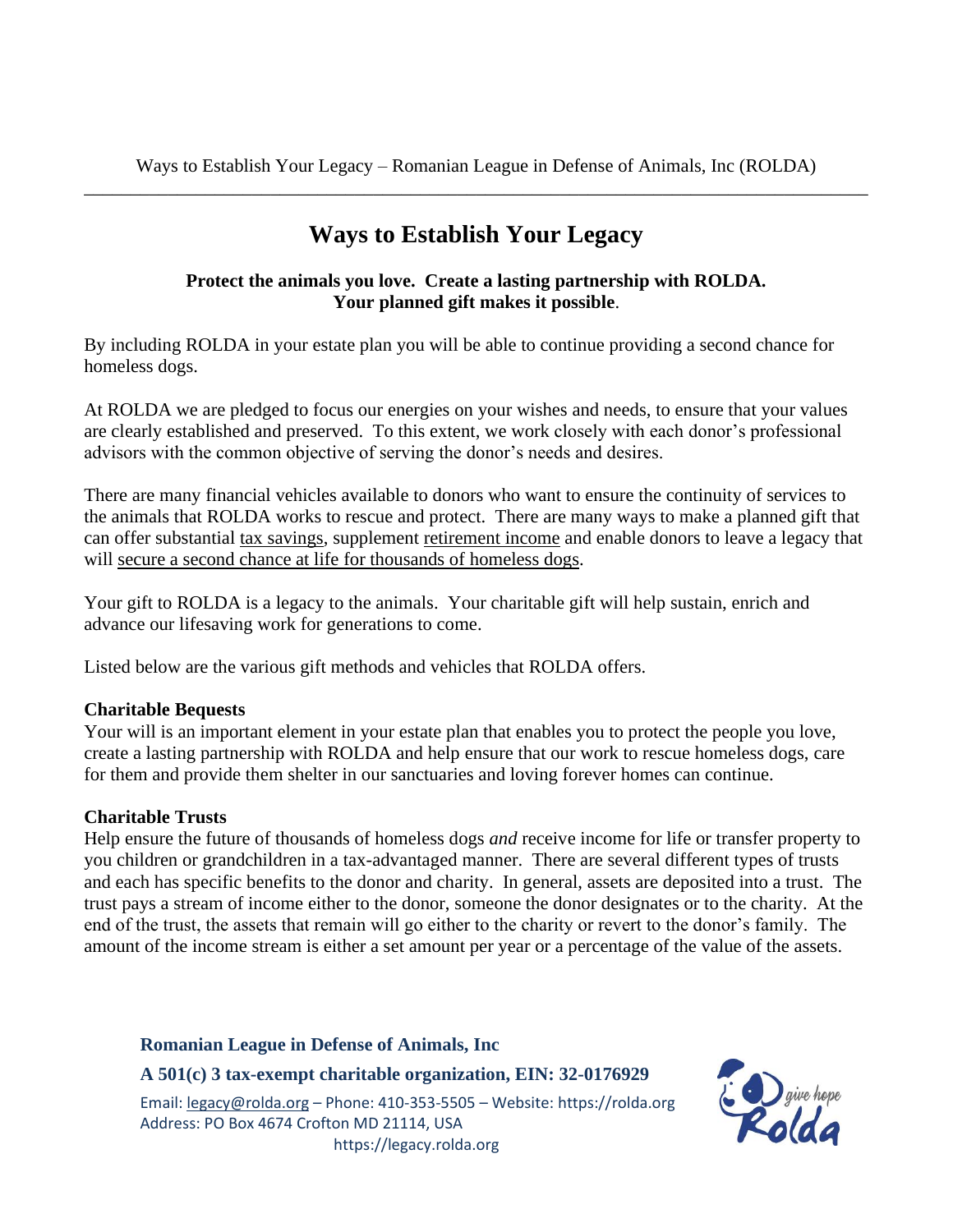#### **Charitable Gift Annuity**

Balance your individual/retirement needs with your philanthropic interests. A ROLDA a charitable gift annuity can help you strengthen our programs to help the animals and provide you (or you and your spouse jointly, or someone you designate) with an income stream for life. There are several "real" benefits you will receive. Annuity rates are established at the date the annuity is created and the resulting payment remains fixed for the life of the annuitant(s). You are eligible to receive an income tax deduction (typically 40-60% of the contribution) for a portion of your gift and if the gift portion of your annuity exceeds the IRS contribution limit, you may carry forward the excess deduction for as many as five additional years. A portion of each payment you receive from your annuity is generally considered tax free and not reportable on your income tax return. If you fund your annuity with appreciated stocks, bonds or other assets, you may postpone reporting the capital gains; most often, this gain can be prorated over your life expectancy.

## **Gifts of Stock**

Gifts of stocks or bonds are an excellent way to ensure that ROLDA can continue its lifesaving work and give thousands of homeless dogs the chance to live healthy peaceful lives. The best way for both you and the dogs to benefit is to have your broker transfer your stocks directly to ROLDA. That way, you can realize the best tax savings. Donors enjoy a two-fold advantage in donating long-term appreciated assets: a charitable tax deduction for the full present fair market value of the asset and absolutely no (capital gains) tax on the appreciation.

## **Life Insurance Policy**

Using a life insurance policy to support ROLDA can be very cost-effective, especially for the younger donor. A donor may apply for a new policy or make a gift of an existing policy that has cash value. A new life insurance policy can enable someone with many current family obligations to turn a relatively small contribution into a dramatically larger gift. For the older donor, a paid-up life insurance policy that is no longer needed makes an excellent gift. Another option is to simply name ROLDA as the primary or contingent beneficiary of a new or existing policy, without transferring ownership of the policy. During your lifetime, you retain ownership and have access to the policy's cash value, but realize no tax benefits. After your passing, if the proceeds of the policy are paid to ROLDA, your estate is entitled to an estate tax charitable deduction.

## **Real Estate and Investment Properties**

Outright gifts or bequests of real property have many advantages including bypassing capital gains, reducing estate taxes and more. Gifts of real estate can include a house, apartment building, farm, vacation home, commercial building and income-producing and non-income-producing land. A donor can make an outright gift of real estate now or through the estate – or use it to fund a charitable remainder trust that provides income to the donor or the donor's children. A gift of real estate typically requires certain procedural steps, including a site visit to the property, a qualified appraisal, a preliminary title report and an environmental assessment. There are even ways to make such a gift – and achieve tax advantages now – while continuing to receive lifetime income from an incomeproducing property or retaining lifetime use of your property.

## **Romanian League in Defense of Animals, Inc**

## **A 501(c) 3 tax-exempt charitable organization, EIN: 32-0176929**

Email: [legacy@rolda.org](mailto:rolda@rolda.org) – Phone: 410-353-5505 – Website: https://rolda.org Address: PO Box 4674 Crofton MD 21114, USA https://legacy.rolda.org